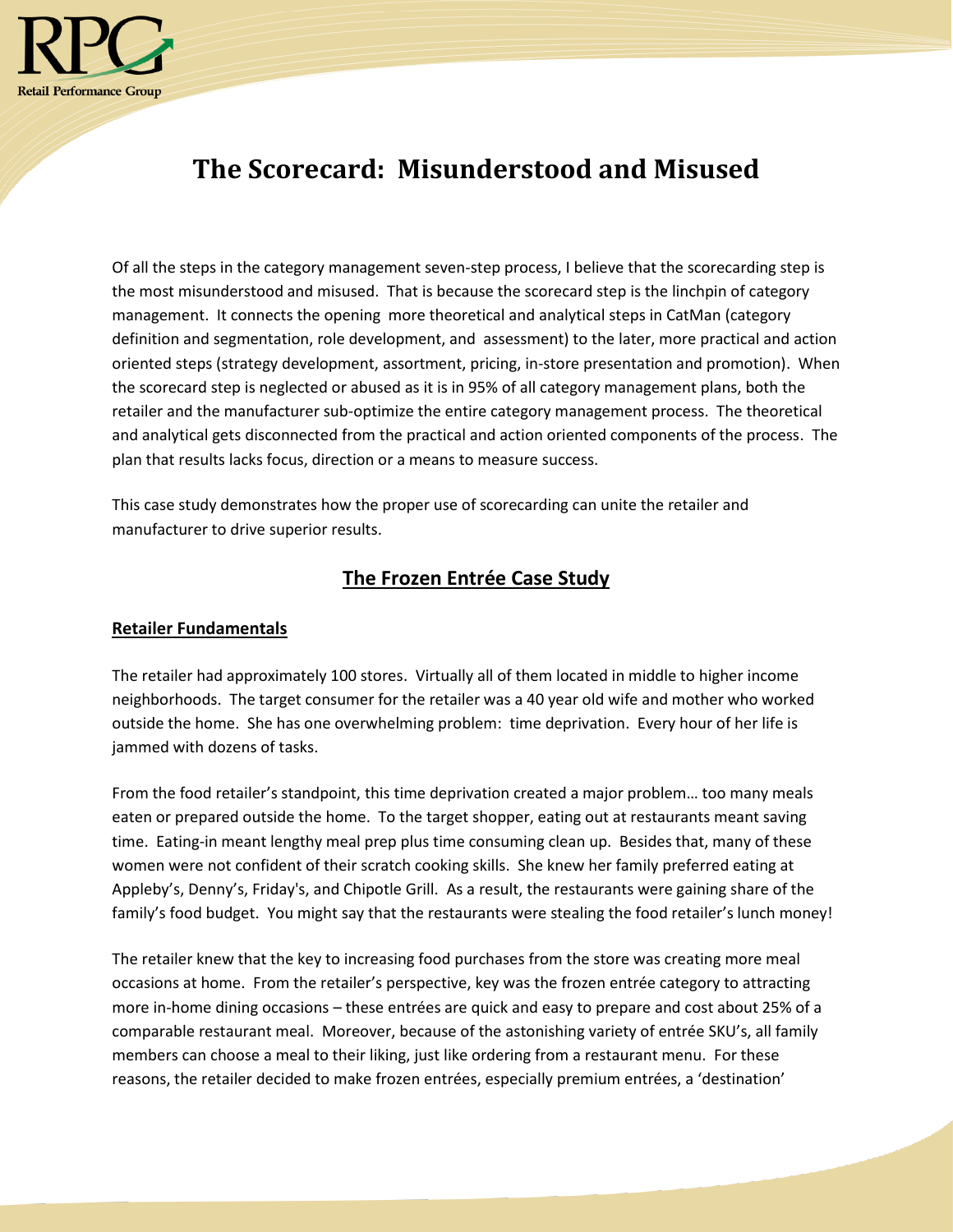category. This meant allocating lots of resources (inventory dollars, promotional dollars, in-store space and fixturing) to this strategically critical category.

#### **Manufacturer Fundamentals**

The manufacturer had excellent insights regarding the target shopper. They knew she made the family dinner meal decision on the spur of the moment, often after opening the freezer to find a non-existent or inadequate supply of frozen entrées suitable for her husband and children. She knew her family liked frozen entrées but that each family member preferred different entrées; therefore, her discovery of an inadequate inventory of entrées often triggered a decision to carry in or eat out so that each family member could find a satisfactory menu item.

Additionally, the manufacturer knew the housewife's taste palate and that of her family had been broadened by dozens of restaurant eating occasions featuring every kind of basic protein enhanced by a United Nations of sauces and seasonings. The family liked lots of different items and was willing to experiment within known cuisine types (Italian, Chinese, Mexican, etc.).

### **The Scorecard Measures Driving the Plan**

The retailer and manufacturer wanted to develop scorecard measures that would drive specific behaviors addressing their insights about the target shopper. They wanted to develop a complementary set of metrics that would drive decisions in key category tactics from assortment to promotion. Here are the metrics they settled upon and why.

### *Scorecard Measure No. 1 – Retailer share of frozen entrées in the trading area*

The manufacturer and retailer agreed on this measure because it represents the best gross measure of the overall competitive appeal of the frozen entrée offering to the target consumer. Growing share in this destination category requires an aggressive assortment, very competitive prices, eye catching instore merchandising and frequent, creative promotions. If any of these were competitively unsatisfactory, the share measure would reveal a problem and trigger a review of the competitive offering in each tactical area.

### *Scorecard Measure No. 2 – Percentage of trips with an entrée purchase*

The insights provided by the manufacturer indicated a major problem in freezer inventory. Having proper freezer inventory was critical to the target consumer's last-minute decision to eat out or at home (where other food items bought at the store would also be consumed). The retailer's loyalty card analysis indicated that the target consumer was coming to the store twice a week but that she still had an entrée inventory problem.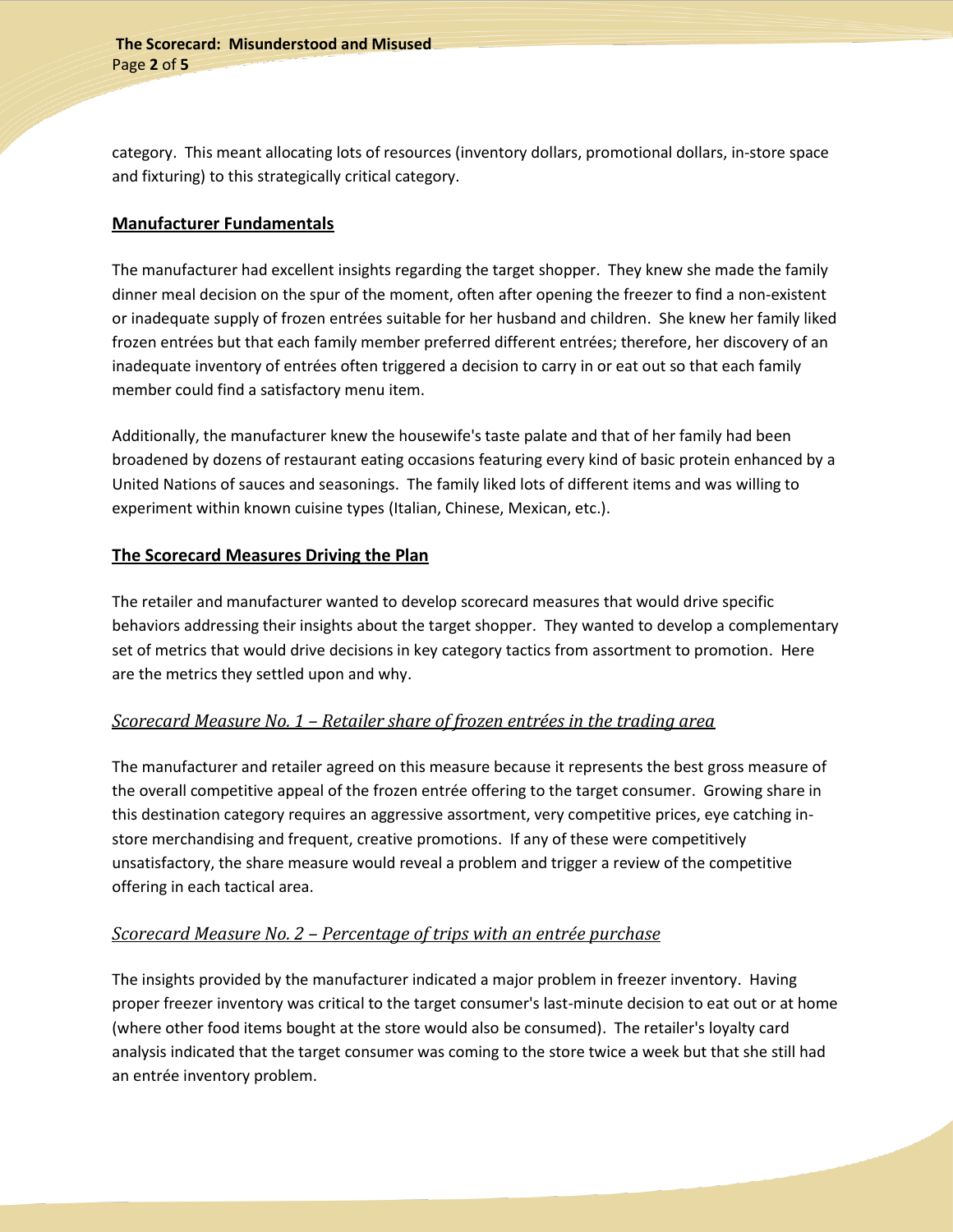The manufacturer and retailer agreed that they needed to attack the freezer inventory problem by encouraging the target consumer to visit the frozen entrée aisle and buy several items on every trip. Indepth analysis by retail location revealed two stores that had a higher than average historical record of baskets with entrées. It turned out that managers at these two stores had placed small promotional coffin freezers near the express checkout lane to encourage buying entrées on fill-in trips. This tactic subsequently found its way into the final category plan.

### *Scorecard Measure No. 3 – Number of frozen entrées bought per occasion*

This metric also targets the freezer inventory problem. Both the manufacturer and the retailer's data indicated that family members ate different entrées and therefore, the target consumer's freezer inventory must offer appropriate choices for each family member. This, in turn, requires the consumer to buy multiple packages on each occasion. This drove the retailer to offer multi-item price features (four for \$10, six for \$15, etc.). Subsequently, the retailer got creative by offering ethnic food promotional combinations, six Italian entrées, six Mexican entrées, etc.

# *Scorecard Measure No. 4 – Premium entrée share of market*

The retailer and the manufacturer realized that the target consumer has a relatively sophisticated palate. The worst thing the retailer could do in the long-term was to encourage purchase of lower quality lower priced entrée items; therefore, the retailer needed to drive purchase of premium items with a higher taste profile. With this in mind, the manufacturer and the retailer agreed that share of premium entrées was an appropriate measure. Embracing this metric had a number of implications including: a larger assortment of premium items versus lower priced entrées, a lower percent gross margin on premium items, more space in the case and more frequent promotion of premium brands versus commodity items. Suffice to say that this metric caused major angst for the retailer but to their credit, they soldiered on.

### *Scorecard Measure No. 5 – Value perception on entrées*

This metric is derived from the retailer's ongoing survey of its customers covering a range of issues from store cleanliness to checkout line length and in-store service. In this case, respondents are asked to rate frozen entrées as a value on a 5-point scale. The objective is to measure entrée pricing and assortment as well as shopper comparison of eating at home versus a restaurant experience. The assumption is that aggressive pricing plus continuously reminding shoppers of the cost advantage of eating at home will gradually improve attitudes towards eating at home and serve as a leading indicator of an increase in share of eating at home.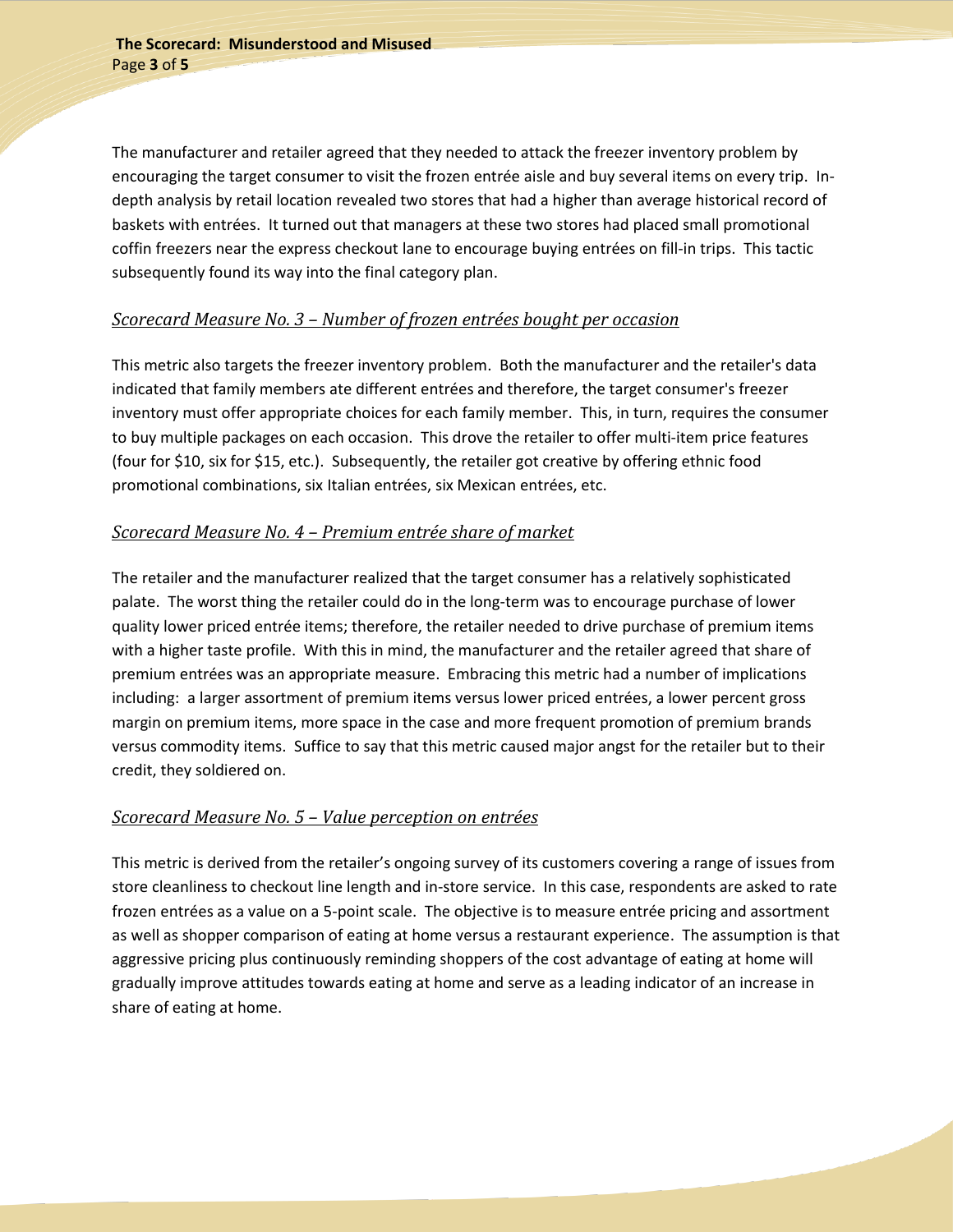## *Scorecard Measure No. 6 – Category dollars purchased per household per year*

This particular retailer has a loyalty card which enables measurement of their target consumer's purchases by category over time. The objective of this measure is to understand the overall appeal of the retailer's frozen entrée merchandising program for the target consumer. The retailer and manufacturer theorized that a consistent increase in the total dollars purchased in this category by the target consumer was the best way to measure the overall appeal of the entrée plan.

#### **Plan Elements Influenced by the Scorecard Metrics**

The retailer embraced a merchandising program aimed at meeting these category objectives.

#### *Assortment*

They increased the assortment to include more SKU's, especially of higher-end, high-taste profile brands and SKU's. The account was very aggressive in accepting new items, on the theory that consumers like variety.

### *Pricing*

The retailer focused intently on consistently offering the lowest prices in the trading area especially on the 10 key items delivering nearly 20% of category volume. Communications targeted at key shopper groups consistently reminded the consumers of the value of frozen entrées vs. comparable restaurant offerings. Over time consumers began playing back that eating these items at home was a major savings in cost AND also in time!

### *In-store Presentation*

Intensive shopper research had indicated the frozen department had the lowest scores for shopper satisfaction. The retailer had already begun a major remodel of the department focused on making the frozen entrée section much more shopper friendly. Space was expanded to reduce out of stocks of fast moving items. Promotionally oriented coffin freezers were place in the center of the frozen aisle to attract impulse purchases. The small coffin freezers near the checkout lanes were mandated for every store and filled with the most popular premium SKU's. Overall, the retailer added 33% more space for frozen entrées. One entire door was devoted to new items from multiple brands. Shop-a-longs and intercepts were used to fine tune the new presentation.